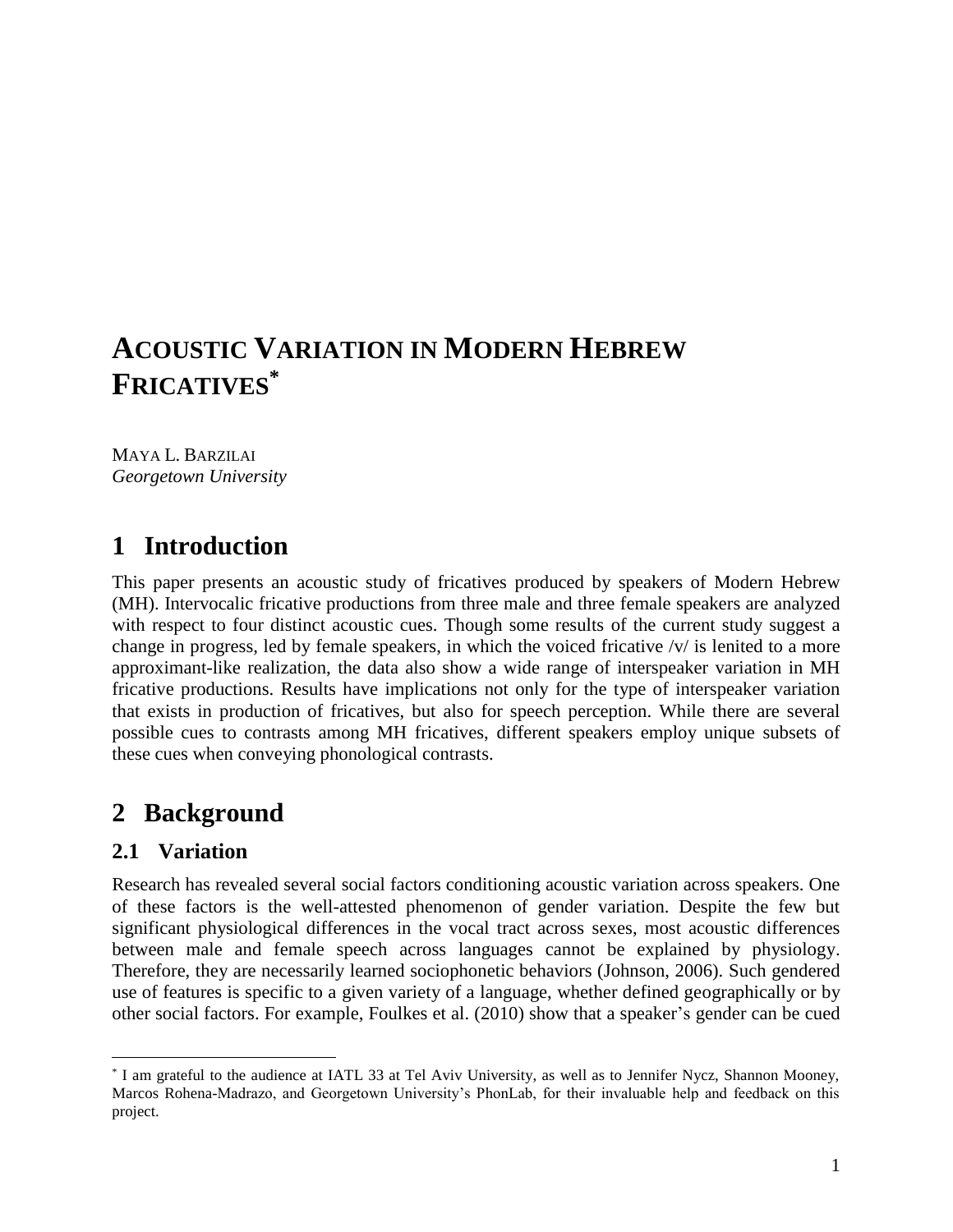by a specific phonetic variant, but only for listeners who are familiar with the dialect in which that variant is linked to a gender difference. Therefore, in the process of speech perception, the listener relies on social information, such as the speaker's gender, in addition to the raw acoustic information transmitted.

Speech perception is further complicated by the fact that there are often multiple acoustic cues to a given phonological distinction. Denes (1995) shows that in order to perceive word-final obstruent voicing contrasts in English, the listener must rely on the relative duration of the previous vowel, and not merely on the presence of audible voicing in the obstruent. Lisker (1986) presents more extreme findings, showing that at least sixteen acoustic cues are relied upon, to different extents, by American English listeners perceiving the obstruent voicing contrast in 'rapid' and 'rabid'. In cases of multiple acoustic cues participating in the perception of a single contrast, these cues often exist in a trading relation, whereby the absence or reduction of one acoustic cue to a contrast is compensated for by the clear presence of another (Fitch et al., 1980; Best et al., 1981). Upon perceiving multiple cues, listeners have been shown to assign different perceptual weights to acoustic cues that are otherwise interchangeable, with some listeners preferring to attend to one cue and other listeners favoring another (Idemaru et al., 2012; Schultz et al., 2012). Furthermore, the acoustic cue that is assigned the greatest perceptual weight by a given listener is not necessarily the most reliable cue to the contrast in that listener's own acoustic production. These results reveal variability in both speech perception and speech production across speakers. The apparent complexity of the speech perception mechanism implies that speakers are at liberty to use one of many possible acoustic configurations when producing a given contrast.

#### **2.2 Modern Hebrew Fricatives**

MH fricatives provide an appropriate opportunity for the investigation of variation in the acoustic signal. Different articulatory considerations about fricative production make conflicting predictions concerning the types of fricatives that are most likely to surface. The high oral pressure required for the production of a fricative is at odds with the low oral pressure required to produce voicing, therefore making voiced fricatives more difficult to produce than voiceless fricatives. On the other hand, when a voiceless fricative appears intervocalically, any gestural misalignment results in at least partial voicing of the fricative (Rohena-Madrazo, 2011).

The extent of voicing, as well as other spectral properties, can be determined using specific acoustic measures. These measures include intensity, harmonics-to-noise ratio (HNR), and center of gravity (CoG), all of which provide different information about the acoustics of fricatives (Gradoville, 2011). HNR represents the amount of periodicity relative to the amount of frication across the duration of the fricative, such that higher values correspond to more voicing. CoG is a weighted average of the frequencies present in a given sound, providing the main cue to the place of articulation of voiceless fricatives. It also indirectly reveals the extent of voicing in a fricative: The frequency of voicing is lower than that of any frication. Therefore, the presence of voicing lowers the average frequency of voiced fricatives, and as a result voiced fricatives have lower CoG values than their voiceless counterparts (ibid.).

MH has a relatively rich fricative inventory, with fricatives at five places of articulation, and voicing contrasts at four of these places, as shown in Table 1.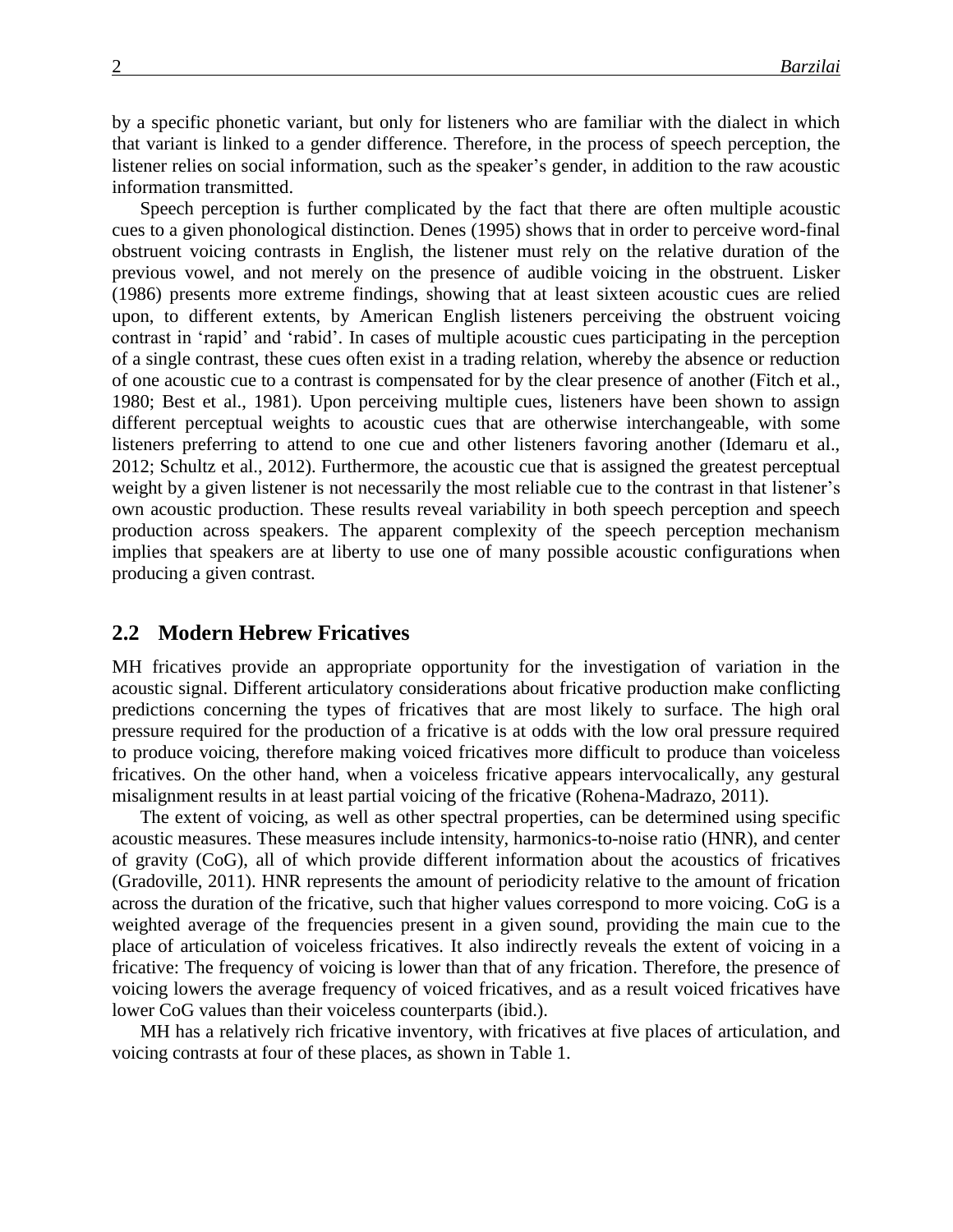|  |  |  |  | LABIODENTAL ALVEOLAR POSTALVEOLAR UVULAR |  |  |  | GLOTTAL |  |
|--|--|--|--|------------------------------------------|--|--|--|---------|--|
|  |  |  |  |                                          |  |  |  |         |  |

**Table 1.** MH (Modern Hebrew) fricative inventory (Bolozky, 1997)

Of the fricatives in Table 1,  $\frac{1}{3}$  appears in MH only in loan words.  $\frac{h}{\text{ of}}$  often surfaces as a glottal stop or is elided altogether in MH. Though /ʁ/ may surface as a fricative, it has variable realizations and patterns phonologically as an approximant (Bolozky, 1997). Therefore, the present study is restricted to the subset of MH fricatives presented in Table 2.

|  |  |  |  | LABIODENTAL ALVEOLAR POSTALVEOLAR UVULAR |  |  |  |
|--|--|--|--|------------------------------------------|--|--|--|
|  |  |  |  |                                          |  |  |  |

**Table 2.** MH (Modern Hebrew) restricted fricative inventory

Even with the omission of three fricatives from Table 1, the inventory of MH fricatives is substantial, with four places of articulation and two voicing contrasts. Therefore, it provides an ideal test case for variation in acoustic production.

### 2.3 The Present Study

The purpose of this study is to investigate the nature and extent of acoustic variation in the production of MH fricatives. It is hypothesized that while there may be some level of variation between female and male speakers, variation will also be observed in the production of the different fricatives between individual speakers regardless of gender.

## 3 Methods

The data analyzed in this study are excerpts from episodes of *Israel Story* (in Hebrew: *sipur isra'eli* 'Israeli story'), a podcast available online that features "everyday stories, told by, and about, regular Israelis".<sup>1</sup> Episodes were downloaded from the podcast website and converted from mp3 to WAV files. The samples selected for analysis from the *Israel Story* corpus were those with high audio quality and minimal background noise. The resulting set of recordings contained speech by three women and three men (aged 33-46), all native speakers of Hebrew with reported normal speech and hearing.

Due to phonological processes attested in MH, such as anticipatory voicing assimilation across consonant clusters (Bolozky, 1997), only intervocalic tokens of fricatives were examined in this study. This resulted in 910 tokens across the six contrastive fricatives and six speakers. Table 3 shows the number of tokens of each segment that were produced by each speaker.

 $\overline{a}$ 

<sup>1</sup> [http://israelstory.org/en/about-us/.](http://israelstory.org/en/about-us/)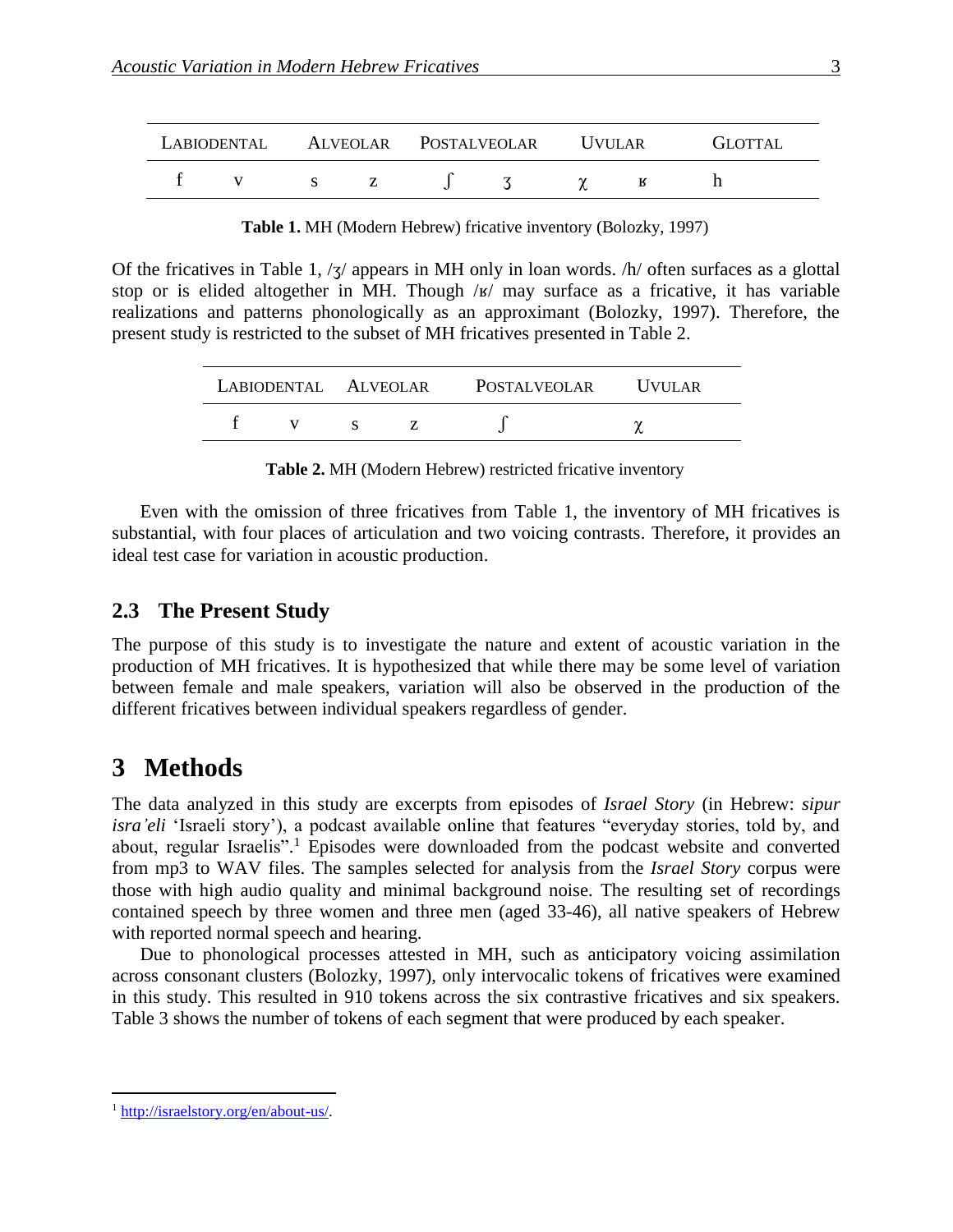|                | <b>SEGMENT</b> |    |     |     |            |          |  |  |  |
|----------------|----------------|----|-----|-----|------------|----------|--|--|--|
| <b>SPEAKER</b> | v              | Z  | /f/ | /s/ | $\sqrt{2}$ | $/\chi/$ |  |  |  |
| 1M             | 44             | 21 | 10  | 23  | 69         | 47       |  |  |  |
| 2M             | 35             | 13 | 10  | 26  | 51         | 44       |  |  |  |
| 3M             | 11             | 7  | 6   | 10  | 13         | 9        |  |  |  |
| 1F             | 37             | 23 | 8   | 27  | 43         | 26       |  |  |  |
| 2F             | 35             | 33 | 9   | 15  | 63         | 55       |  |  |  |
| 3F             | 14             | 3  | 8   | 7   | 22         | 33       |  |  |  |

**Table 3.** Number of tokens per speaker and segment

TextGrids for each speech sample were segmented manually in Praat (Boersma and Weenink, 2017), by a proficient MH heritage speaker, using visible frication and reduction of the wave's amplitude as acoustic landmarks for fricative segmentation, as seen in Figure 1. Periodicity, the main acoustic cue to voicing, was not used as a guide to segmenting fricatives from their surrounding vowels, as voicing during fricative production was one of the dependent variables measured.



**Figure 1.** Segmentation of intervocalic fricative based on visible frication and changes in amplitude

For each fricative token, measures of duration, intensity, HNR, and CoG were extracted. Measures of F0 were taken at 21 evenly-spaced points across each token. Following the methodology of Rohena-Madrazo (2011), the number of these points, at which F0 was detected,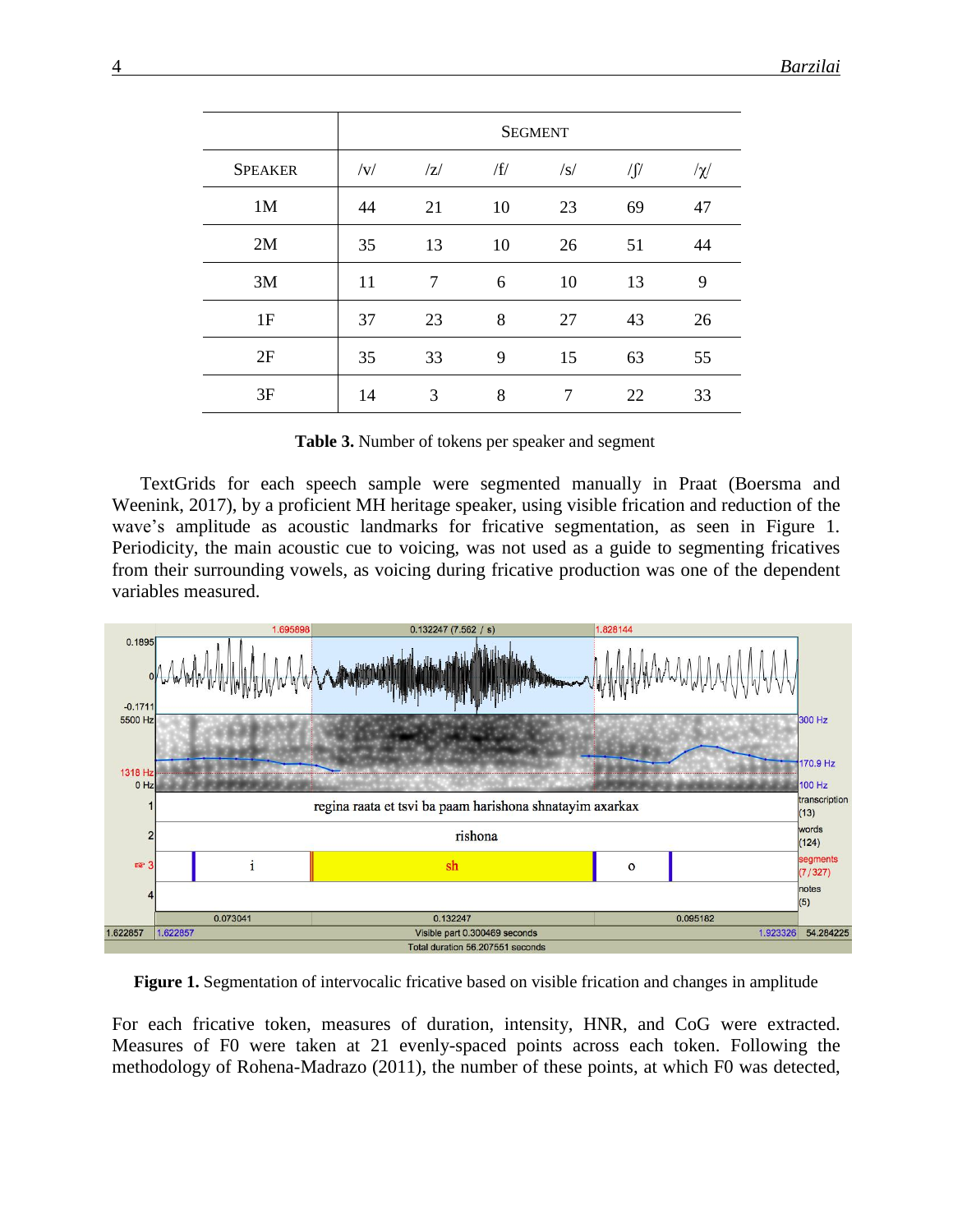was then divided by 21. The resulting measure, percent voicing, reflects the percentage of the fricative that was produced with voicing.

A preliminary examination of the data suggested that duration was not a cue to phonological contrasts in any of the fricatives, for any of the speakers. Therefore, only the remaining four measures were analyzed in this study:

- 1. Percent voicing
- 2. Intensity
- 3. HNR
- 4. CoG

For each fricative, a t-test revealed whether acoustic cues differed by speaker gender. Analysis of variance (ANOVA) tests with post-hoc Tukey HSD tests were used to compare fricative productions across the six speakers.

## 4 **Results**

#### **4.1 Gender Variation**

A preliminary scan of the acoustic data suggested that, compared to the voiced fricative productions of male speakers, voiced fricatives produced by female speakers showed low levels of frication, with high periodicity during the fricative, as well as a smaller change in intensity between the vowel and fricative portions of the waveform. A t-test on tokens of /v/ across genders confirmed this trend, revealing that the difference in mean HNR values for female and male productions of /v/ was highly significant  $(t(168.6) = 4.48, p < 0.001)$ . The mean HNR for female /v/ tokens was approximately 2dB higher than the mean HNR for male /v/ tokens, corresponding to more periodicity and less frication during the fricative productions of female speakers than during those of male speakers. Furthermore, there was a significant difference in intensity between /v/ tokens produced by females and those produced by males  $(t(173.87) = 2.41$ ,  $p = 0.017$ ). The average intensity of female /v/-token productions was higher than that of male /v/ productions, an artifact of fricative productions with high periodicity. The HNR and intensity measures of /v/ productions by male and female speakers are presented in Figure 2.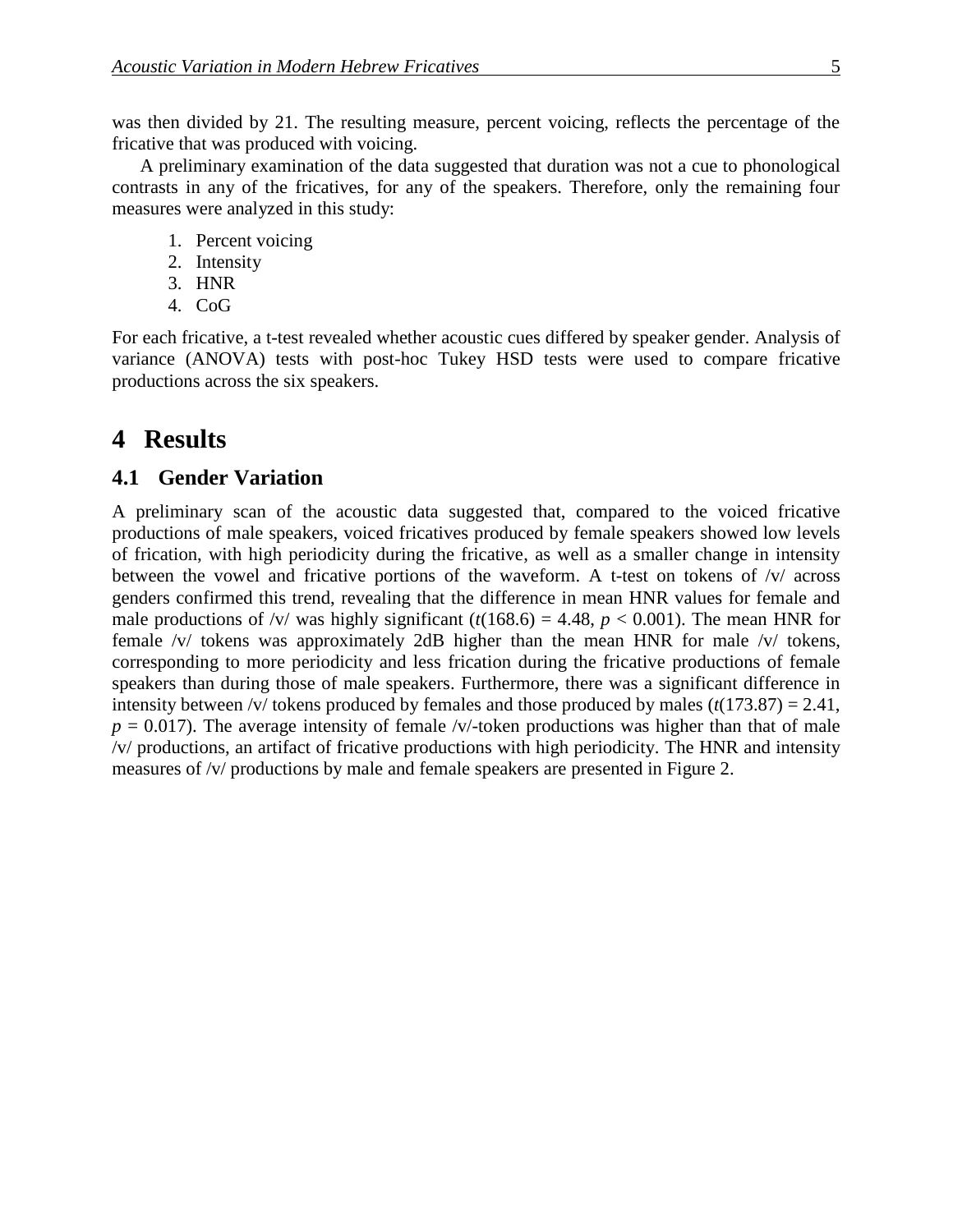

**Figure 2.** HNR (harmonics-to-noise ratio) and intensity of  $/v/$  tokens by gender. m = male; f = female.

A t-test test revealed a highly significant difference in HNR values for female productions of voiceless fricatives /f s  $\int \chi$ , compared to male productions, similarly to the results reported for  $\frac{v}{f}$  (*t*(605.12) = 6.65, *p* < 0.001). For each of the voiceless fricatives, female productions showed a higher average HNR value than male productions. This pattern is presented in Figure 3.



**Figure 3.** HNR (harmonics-to-noise ratio) of voiceless fricative tokens by gender. sh =  $\int$ ; x =  $\chi$ ; m = male; f = female.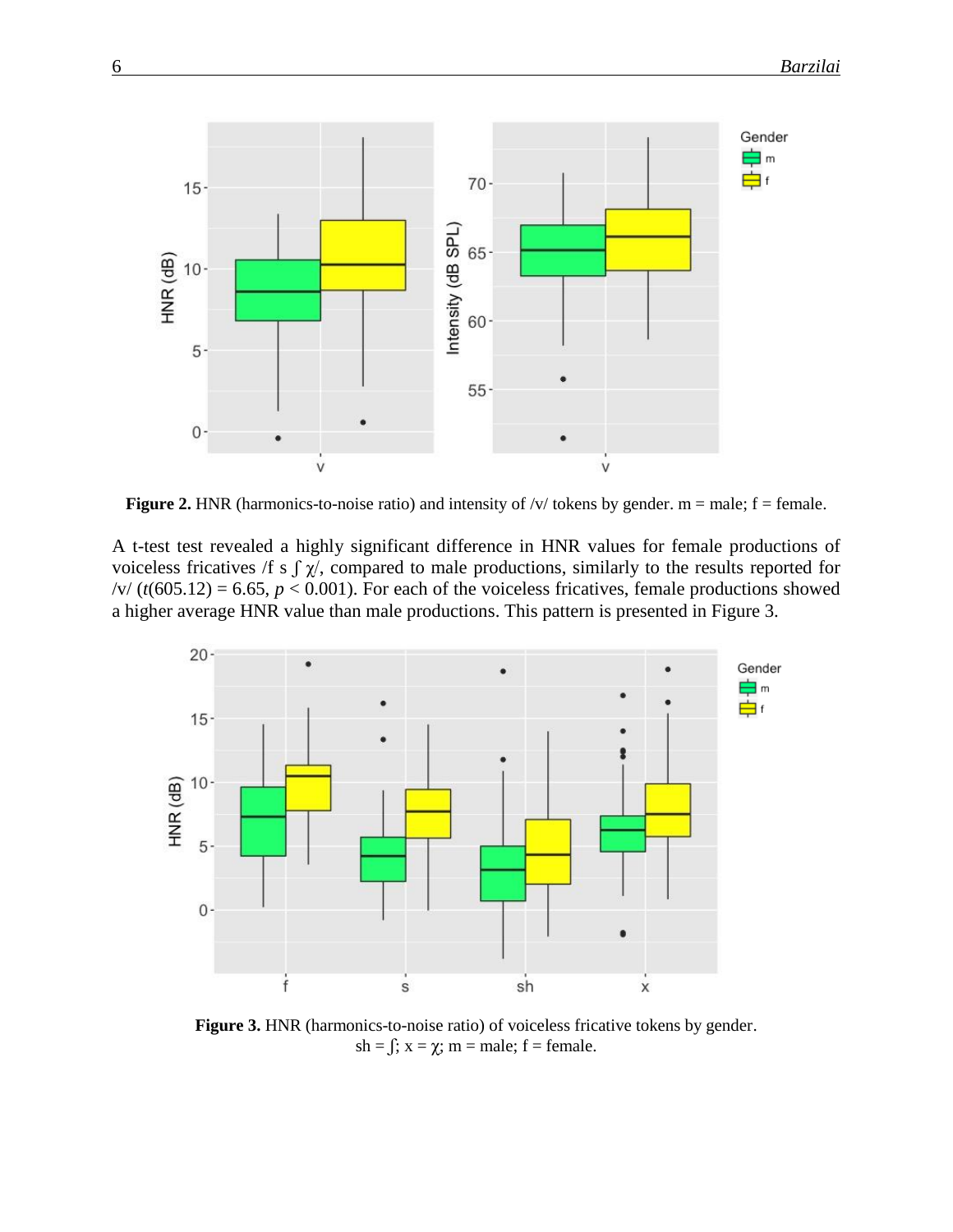However, a closer look at each speaker's production of fricatives suggests that the trends presented in Figure 3 may in fact falsely emerge as a result of individual variation, which is obscured in a comparison by genders. Figure 4 shows the HNR values for voiceless fricatives by speaker, revealing that the trends observed with respect to gender variation may be coincidental. In fact, the data show wide-ranging interspeaker variation with no clear gender-related patterns.



**Figure 4.** HNR (harmonics-to-noise ratio) of voiceless fricative tokens by speaker. sh =  $\int$ ; x =  $\chi$ .

### **4.2** Individual Variation

A closer investigation of individual variation reveals that different sets of cues are responsible for the various fricative contrasts conveyed by different speakers. Table 4 shows the acoustic cues used by each speaker to convey fricative contrasts. Dark green cells represent pairs of acoustic cues in which a significant difference is expected between the pair members based on the phonological contrast between them; light green cells represent phonological contrasts in which a significant difference is neither necessarily expected nor utterly unexpected between the pair members. For the place contrast between the voiced fricatives  $\sqrt{v}$   $\sim$   $\sqrt{z}$  (first column on the left), the only cue that is expected to convey the contrast is CoG, as this measure reveals acoustic differences that result from different places of articulation. Though the presence of voicing is expected to yield an overall low CoG value for both /v/ and /z/, the different place of articulation of each of the two phonemes is nonetheless likely to result in a significant difference in CoG. The next two columns show the cues for the two fricative voicing contrasts in MH:  $\frac{v}{x}$  /f/ and  $|z| \sim$  /s/. Percent voicing, HNR, and CoG are all expected to serve as strong cues to this contrast, as they provide direct evidence of voicing. Intensity, though not inherently correlated with voicing, is not an unlikely cue to this contrast, as increased periodicity in the voiced segments may lead to higher intensity. The six rightmost columns show the cues that convey place of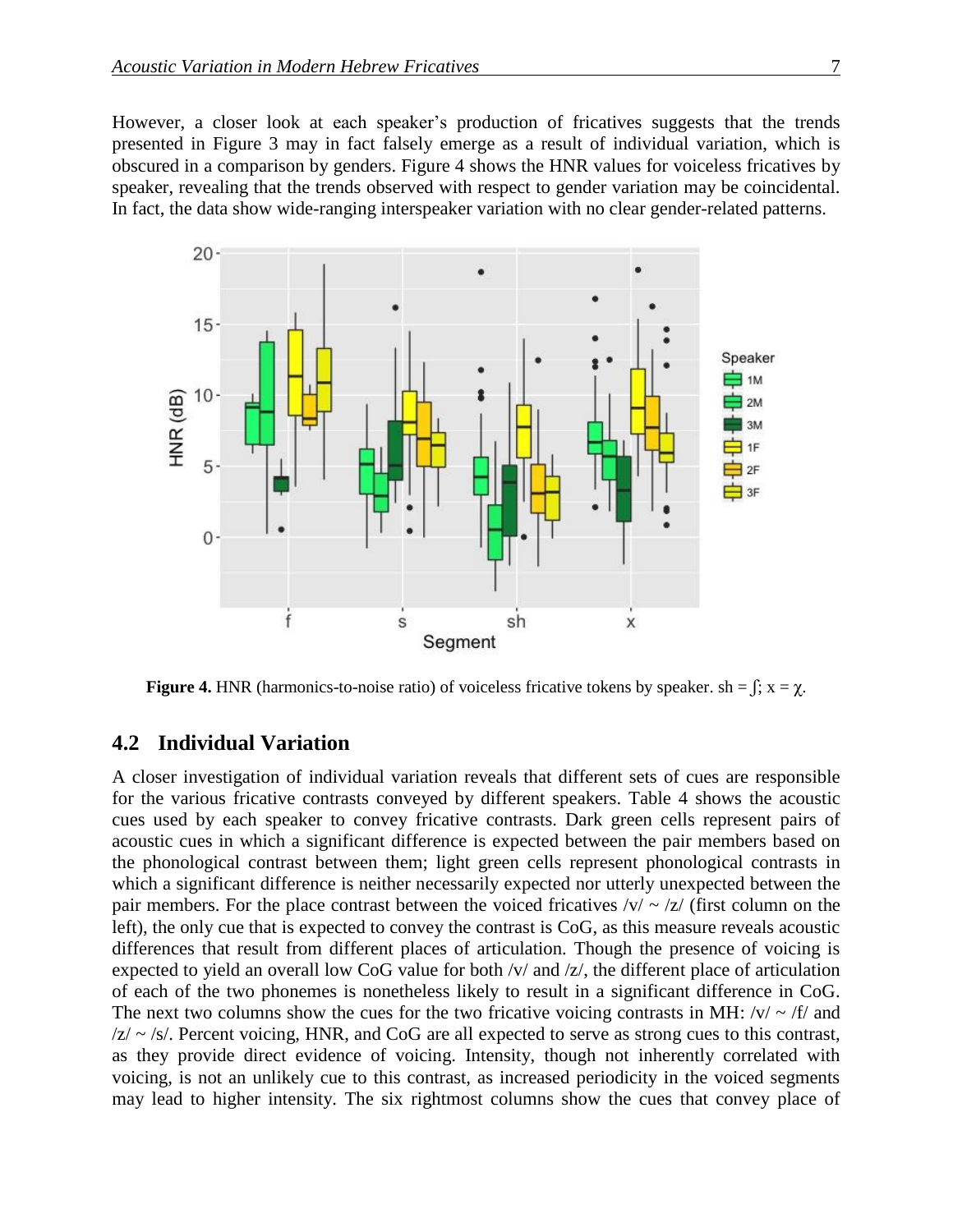articulation contrasts for pairs of voiceless fricatives. Here, CoG is expected to reach significance in all cases, as it should provide the primary cue to place of articulation of voiced fricatives. Intensity may turn out to be an additional cue, simply because different voiceless fricatives differ in their inherent intensities (Gradoville, 2011).

|                |                  |                          |                |                           |           | <b>CONTRAST</b> |        |        |        |        |
|----------------|------------------|--------------------------|----------------|---------------------------|-----------|-----------------|--------|--------|--------|--------|
| <b>SPEAKER</b> | CUE              | $/\rm{V}/\rm{V}/\rm{Z}/$ | $/v$ /-/ $f$ / | $\frac{1}{2}-\frac{1}{s}$ | $/f/-/s/$ | /f/-/ʃ/         |        |        |        |        |
| $1\mathrm{M}$  | PERC. VOI.       |                          | $\ast$         | $\ast$                    |           |                 | $\ast$ |        | $\ast$ |        |
|                | <b>INTENSITY</b> |                          | $\ast$         | $\ast$                    | $\ast$    | $\ast$          | $\ast$ |        |        |        |
|                | <b>HNR</b>       |                          |                | *                         | $\ast$    | $\ast$          |        |        | $\ast$ | $\ast$ |
|                | ${\rm CoG}$      | $\ast$                   | $\ast$         | $\ast$                    | $\ast$    | $\ast$          | $\ast$ | $\ast$ | $\ast$ |        |
|                | PERC. VOI.       | $\ast$                   | $\ast$         | *                         |           |                 | $\ast$ |        | $\ast$ | $\ast$ |
|                | <b>INTENSITY</b> |                          |                |                           | $\ast$    |                 |        |        | $\ast$ |        |
| $2\mathbf{M}$  | <b>HNR</b>       |                          |                | $\ast$                    | $\ast$    | $\ast$          | $\ast$ | $\ast$ | $\ast$ | $\ast$ |
|                | CoG              | $\ast$                   | $\ast$         |                           |           | $\ast$          | $\ast$ | $\ast$ | $\ast$ | $\ast$ |
| $3\mathrm{M}$  | PERC. VOI.       |                          | $\ast$         | $\ast$                    |           |                 |        |        |        |        |
|                | <b>INTENSITY</b> |                          | $\ast$         |                           |           | $\ast$          |        |        |        |        |
|                | <b>HNR</b>       |                          |                |                           |           |                 |        |        |        |        |
|                | CoG              | $\ast$                   | $\ast$         |                           | $\ast$    | $\ast$          | $\ast$ | $\ast$ | $\ast$ |        |
|                | PERC. VOI.       | $\ast$                   | $\ast$         | $\ast$                    |           |                 |        |        |        |        |
|                | <b>INTENSITY</b> | $\ast$                   | $\ast$         |                           | $\ast$    | $\ast$          | $\ast$ |        |        |        |
| 1F             | <b>HNR</b>       |                          |                | $\ast$                    |           |                 |        |        |        |        |
|                | CoG              | $\ast$                   | $\ast$         |                           | $\ast$    | $\ast$          | $\ast$ | $\ast$ | $\ast$ | *      |
|                | PERC. VOI.       |                          | $\ast$         | ∗                         |           |                 | $\ast$ |        | $\ast$ |        |
| 2F             | <b>INTENSITY</b> |                          | $\ast$         | $\ast$                    | $\ast$    | $\ast$          | $\ast$ |        | $\ast$ |        |
|                | <b>HNR</b>       | $\ast$                   |                | $\ast$                    |           | $\ast$          |        | $\ast$ |        | $\ast$ |
|                | CoG              | $\ast$                   | $\ast$         |                           | *         | $\ast$          | $\ast$ | $\ast$ | $\ast$ | $\ast$ |
| $3F$           | PERC. VOI.       |                          | $\ast$         | $\ast$                    |           |                 |        |        |        |        |
|                | <b>INTENSITY</b> |                          | $\ast$         |                           | $\ast$    | $\ast$          |        | $\ast$ |        | $\ast$ |
|                | ${\rm HNR}$      |                          |                |                           | $\ast$    | $\ast$          | $\ast$ |        |        | $\ast$ |
|                | ${\rm CoG}$      | $\ast$                   | $\ast$         |                           | $\ast$    |                 | $\ast$ | $\ast$ | $\ast$ | $\ast$ |

**Table 4.** Cues to fricative contrasts by speaker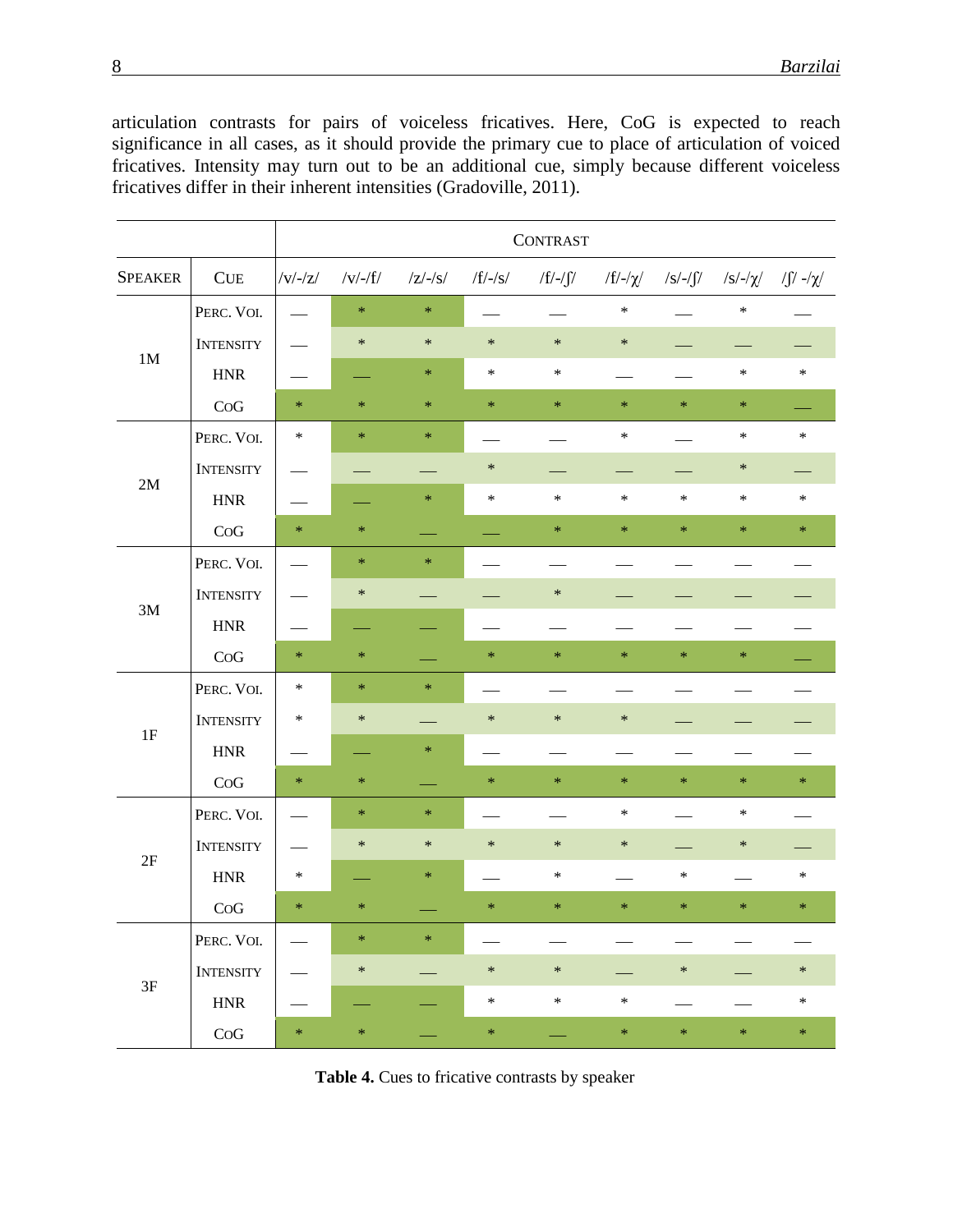Cells in Table 4 display an asterisk where ANOVA and post-hoc Tukey HSD tests reveal a significant difference in a cue to a given contrast  $(p < 0.05$  in all cases); dashes signify that the difference in cue did not reach statistical significance. In general, the differences in cues to phonological contrasts represent acoustic interspeaker variation in fricative production. Though many of the green cells contain check marks, indicating an active cue where expected, there are cases in which expected cues to contrast are not realized. For instance, the only significant cue to the place contrast in the fricative pair  $\sqrt{y} \sim \sqrt{x}$  for speaker 1M was HNR, suggesting that this speaker produced a different degree of periodicity for each of the two voiceless fricatives. However, this is not directly entailed by the phonological contrast between the two fricatives. More surprising than the difference in HNR is the finding that the two fricatives were not distinguished by CoG in this speaker's productions, though CoG is typically expected to be the main cue to place of articulation contrasts among between fricatives. Similarly, speaker 3F produced differences in intensity and HNR, but not in CoG for the  $/f / \sim /f /$  contrast; again, CoG was expected to be the main cue. The most extreme case of unexpected acoustic cues to a phonological contrast was observed in speaker 3M's realization of  $\int \int$  versus  $\frac{1}{\chi}$ , for which none of the four measures was significant. On the whole, Table 4 reveals a high degree of interspeaker variation in the acoustic realization of fricative contrasts, and, in several cases, contrasts that were not conveyed by the expected cue.

## **5** Discussion

### **5.1 Evidence of Female-led Change**

The data reveal one major difference in the fricative production of male and female MH speakers: Female speakers tend to produce /v/ with higher HNR and intensity values than male speakers. The two measures suggest that the female speakers' production is more similar to a labiodental approximant than to a canonical fricative. This trend is not observed in the other voiced fricative in MH, /z/. Nonetheless, given the generalization that female speakers are often the leaders of sociolinguistic change (Labov, 2011), these findings could indicate the beginning of a change in progress.

A sound change such as this could signal the start of a larger pull chain, in which the lenition of /v/ to /β/ would create a gap in the MH phoneme inventory, and in turn would allow for the gradual voicing of /f/ to /v/ (Gordon, 2002). Though the data in this study did not present conclusive evidence of the second change, a larger data set would be able to offer greater insight into patterns of /v/ lenition and possible subsequent changes.

#### **5.2** Interspeaker Variation

The data show a great deal of interspeaker variation, such that speakers produce different combinations of acoustic cues to convey the same phonological contrast. In many instances, the cues to a given contrast are not limited to those that are expected based on the phonological features involved. Conversely, the data reported in this study demonstrate that it is not the case that expected cues will necessarily be used by a speaker in order to convey a certain phonological contrast: Some of the expected cues did not reach significance. Aside from the production of /v/, as outlined above, interspeaker variation does not appear to align with speaker gender. There also do not appear to be any cue trading relations among sets of cues, as has been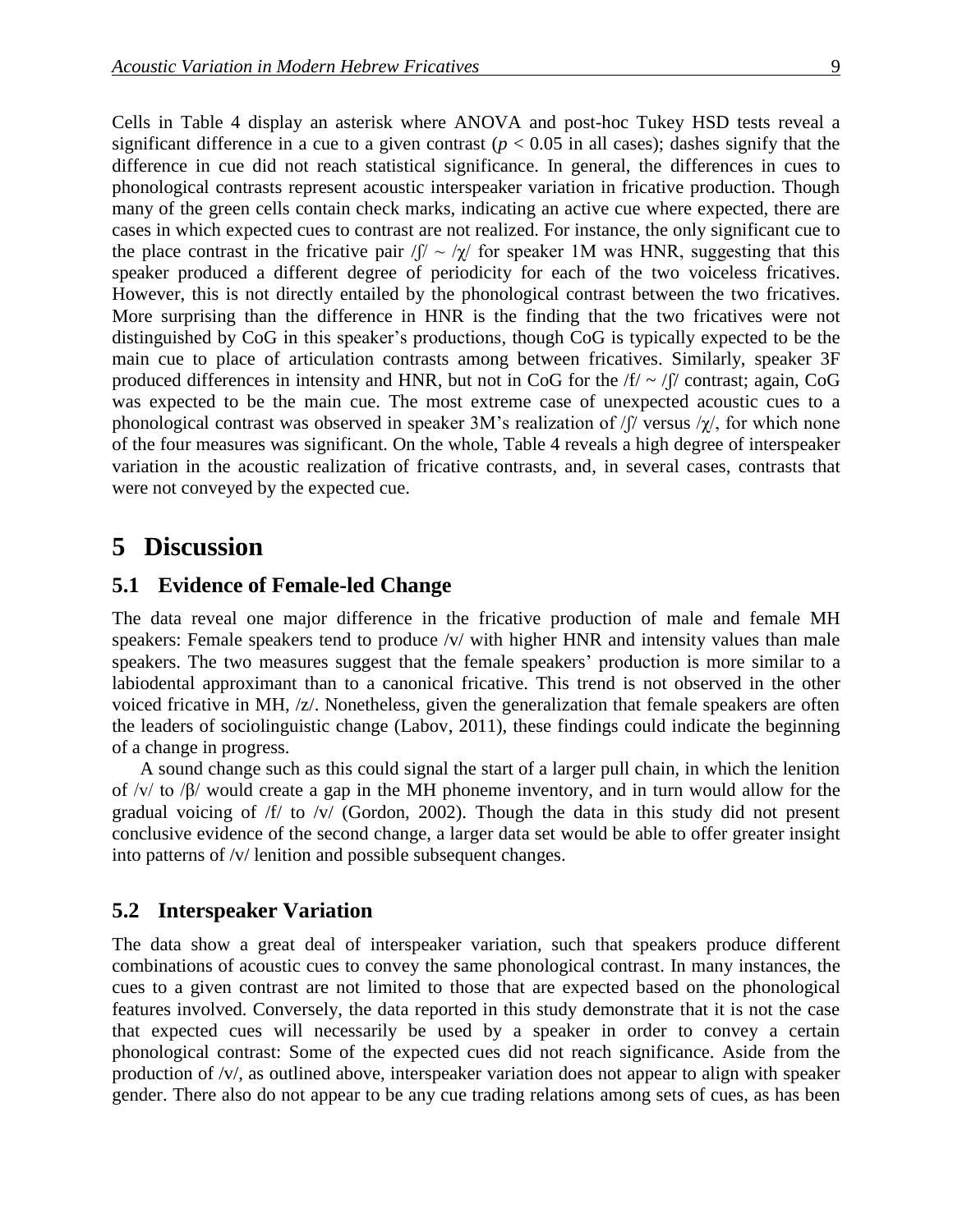previously attested in other languages (e.g., Fitch et al., 1980; Best et al., 1981); there are no clear patterns showing that the absence of one cue is consistently compensated for by the presence of another.

The variation observed in this study has wide-ranging implications for speech perception of MH fricatives. Based on the results obtained here, MH listeners must be able to perceive phonological contrasts among fricatives despite unpredictable interspeaker acoustic variation. They must do so by way of a grammar that contains all the possible cues to the phonological contrasts, but that is perceptually flexible enough to accept any subset thereof in accommodating to a given speaker.

#### **5.3**xx**Directions for Future Research**

Acoustic studies using data sets comprised of a larger number of speakers would serve to corroborate the results of this study. The size of this data set did not allow for an analysis that controls for either the identity of the vowels surrounding the fricative, or the position of the fricative with respect to stress; these phonological factors may contribute to differences in fricative production that could not be captured here. Given that this study was restricted to the investigation of intervocalic fricatives, any variation in the acoustic properties of fricatives in other prosodic positions remains open to further research. In addition, all of the speech samples studied here were taken from podcast recordings and are therefore of similar register and formality. The investigation of more speech contexts would help determine whether there is in fact a change in progress, as proposed by the preliminary results reported in the current study. Additionally, a closer investigation of intraspeaker variation may reveal that some speakers produce a higher level of variation in fricative productions, while other speakers are more consistent in general.<sup>2</sup>

The cells in Table 4 in which either the expected cues to the contrast did not reach significance, or in which there were no significant cues at all, suggest that other factors may play a role. For instance, in the case of some speakers, spectral cues such as formant transitions may provide the most informative cue to the identity of a fricative. Frequency of a given token and bigram frequency of pairs of segments may also govern the variation seen here to a certain extent; it is possible that words or bigrams with higher frequencies in MH exhibit more variation as a result of this frequency, without any phonetic or phonological explanation.<sup>3</sup>

The questions about speech perception that are raised in this study also call for further investigation. For instance, though female productions of  $/\nu$  are more approximant-like than male productions, it remains to be seen whether MH listeners are able to perceive the gender of a given speaker solely on the basis of their /v/ productions. In addition, the extent of interspeaker variation across several acoustic cues allows for a study of cue weight in speech perception, such

 $\overline{a}$ 

<sup>&</sup>lt;sup>2</sup> Though the type of data examined in this study could be well suited to an analysis of intraspeaker variation, the amount of data did not allow for this type of investigation. Furthermore, a full picture of intraspeaker variation would require the investigation of data from varied speech contexts, which the recordings studied here do not provide.

<sup>&</sup>lt;sup>3</sup> The degree to which a given phonological contrast is conveyed may also be in part determined by the functional load of the relevant phonological feature for the particular word; in the absence of close lexical neighbors, there is less need for the contrast to be as clearly articulated, as the chance for confusion of misperception is relatively low. Similarly to possible frequency effects, any effect of functional load would be independent of phonetic or phonological factors.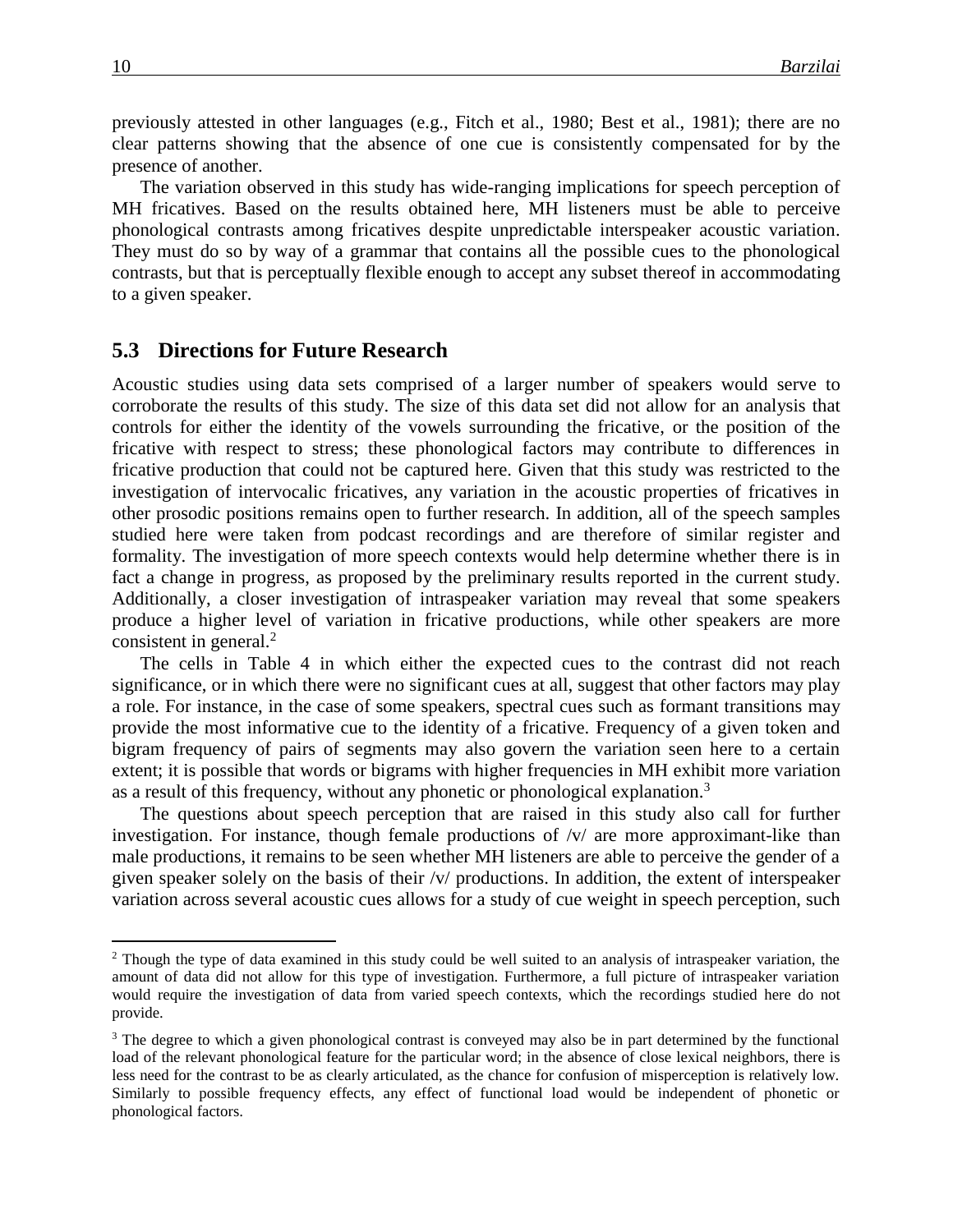that some listeners may be sensitive to one subset of cues and other listeners – to another subset (Idemaru et al., 2012; Schultz et al., 2012). Future studies investigating perception by MH speakers will be able to confirm whether all of the cues assumed here are in fact active during perception. While each cue measured is attended to in some contrast of some language, it may be the case that, as far as MH is concerned, listeners do not attend to each of them in the perception of fricatives.

## **6** Conclusion

This study presents evidence of variation in the production of fricatives in MH. Whereas the lenited production of /v/ by female speakers may indicate the beginning of a broader phonological change in progress, the high degree of interspeaker variation found here points to a situation in which different speakers convey the same phonological contrast using distinct subsets of acoustic cues. Evidence is provided that there is not a direct relationship between the features involved in phonological contrasts and the phonetic cues used to convey them. Given these findings, the production of MH fricatives may encode information about speaker gender. The findings also suggest that the acoustic signal contains enough interspeaker variation that the MH listener must accept any combination of several possible cues in accommodating to a given speaker and perceiving the intended phonological contrast.

## **References**

- Best, Catherine T., Barbara Morrongiello, and Rick Robson. 1981. Perceptual equivalence of acoustic cues in speech and nonspeech perception. *Perception & Psychophysics* 29.3:191– 211.
- Boersma, Paul, and David Weenink. 2017. Praat: doing phonetics by computer. *<http://www.praat.org/>*
- Bolozky, Shmuel. 1997. Israeli Hebrew phonology. *Phonologies of Asia and Africa* 1:287–311.
- Denes, Peter. 1955. Effect of duration on the perception of voicing. *The Journal of the Acoustical Society of America* 27.4:761–764.
- Fitch, Hollis L., Terry Halwes, Donna M. Erickson, and Alvin M. Liberman. 1980. Perceptual equivalence of two acoustic cues for stop-consonant manner. *Perception & Psychophysics* 27.4:343–350.
- Foulkes, Paul, James M. Scobbie, and Dominic Watt. 2010. Sociophonetics. *The Handbook of Phonetic Sciences, Second Edition*, ed. William J. Hardcastle, John Laver, and Fiona E. Gibbon, 703–754. John Wiley & Sons.
- Gordon, Matthew J. 2002. Investigating chain shifts and mergers. *The Handbook of Language Variation and Change,* ed. J. K. Chambers, Peter Trudgill, and Natalie Schilling-Estes, 244– 266. Blackwell Publishing.
- Gradoville, Michael Stephen. 2011. Validity in measurements of fricative voicing: Evidence from Argentine Spanish. In *Selected proceedings of the 5th Conference on Laboratory Approaches to Romance Phonology*, ed. Lauren B. Schmidt, Erik W. Willis, and Scott M. Alvord, 59–74. Cascadilla Proceedings Project.
- Idemaru, Kaori, Lori L. Holt, and Howard Seltman. 2012. Individual differences in cue weights are stable across time: The case of Japanese stop lengths. *The Journal of the Acoustical Society of America* 132.6:3950–3964.